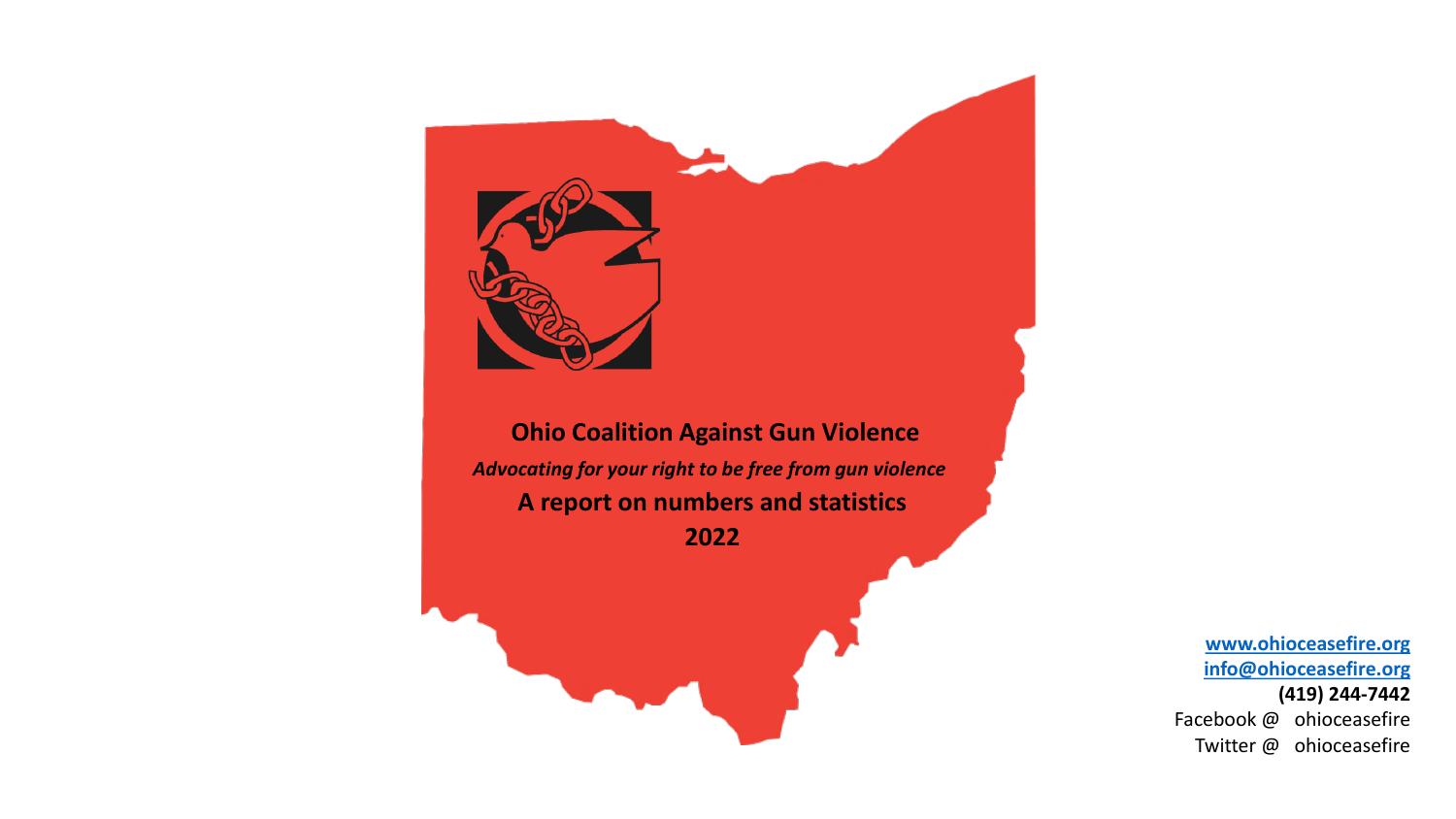### **HOMICIDE FIREARM DEATHS: 2020 & 2021 ANNUAL TOTALS – OHIO**

| <b>GUN VIOLENCE ARCHIVE</b><br>2020<br><b>OH STATS</b><br><b>Evidence Based Research - since 2013</b> |               |       | <b>GUN VIOLENCE ARCHIVE</b><br>2021<br><b>OH STATS</b><br><b>Evidence Based Research - since 2013</b> |                |       |
|-------------------------------------------------------------------------------------------------------|---------------|-------|-------------------------------------------------------------------------------------------------------|----------------|-------|
| PUBLISHED DATE: January 21, 2022                                                                      |               |       | PUBLISHED DATE: January 21, 2022                                                                      |                |       |
| Homicide/Murder/Unintentional/DGU <sup>1</sup>                                                        |               | 850   | Homicide/Murder/Unintentional/DGU <sup>1</sup>                                                        |                | 853   |
| Total Number of Injuries <sup>1</sup>                                                                 |               | 1,804 | Total Number of Injuries <sup>1</sup>                                                                 |                | 1,798 |
| Mass Shootings <sup>2</sup>                                                                           |               | 25    | Mass Shootings <sup>2</sup>                                                                           |                | 33    |
| Mass Murders <sup>2</sup>                                                                             |               | 1     | Mass Murders <sup>2</sup>                                                                             |                | 1     |
| Number of Children (age $0-11$ ) <sup>1</sup>                                                         | <b>Killed</b> | 19    | Number of Children (age $0-11$ ) <sup>1</sup>                                                         | Killed         | 24    |
|                                                                                                       | Injured       | 54    |                                                                                                       | <b>Injured</b> | 53    |
| Number of Teens (age $12-17$ ) <sup>1</sup>                                                           | <b>Killed</b> | 55    | Number of Teens (age $12-17$ ) <sup>1</sup>                                                           | Killed         | 61    |
|                                                                                                       | Injured       | 179   |                                                                                                       | Injured        | 221   |

*Numbers do not include suicides*

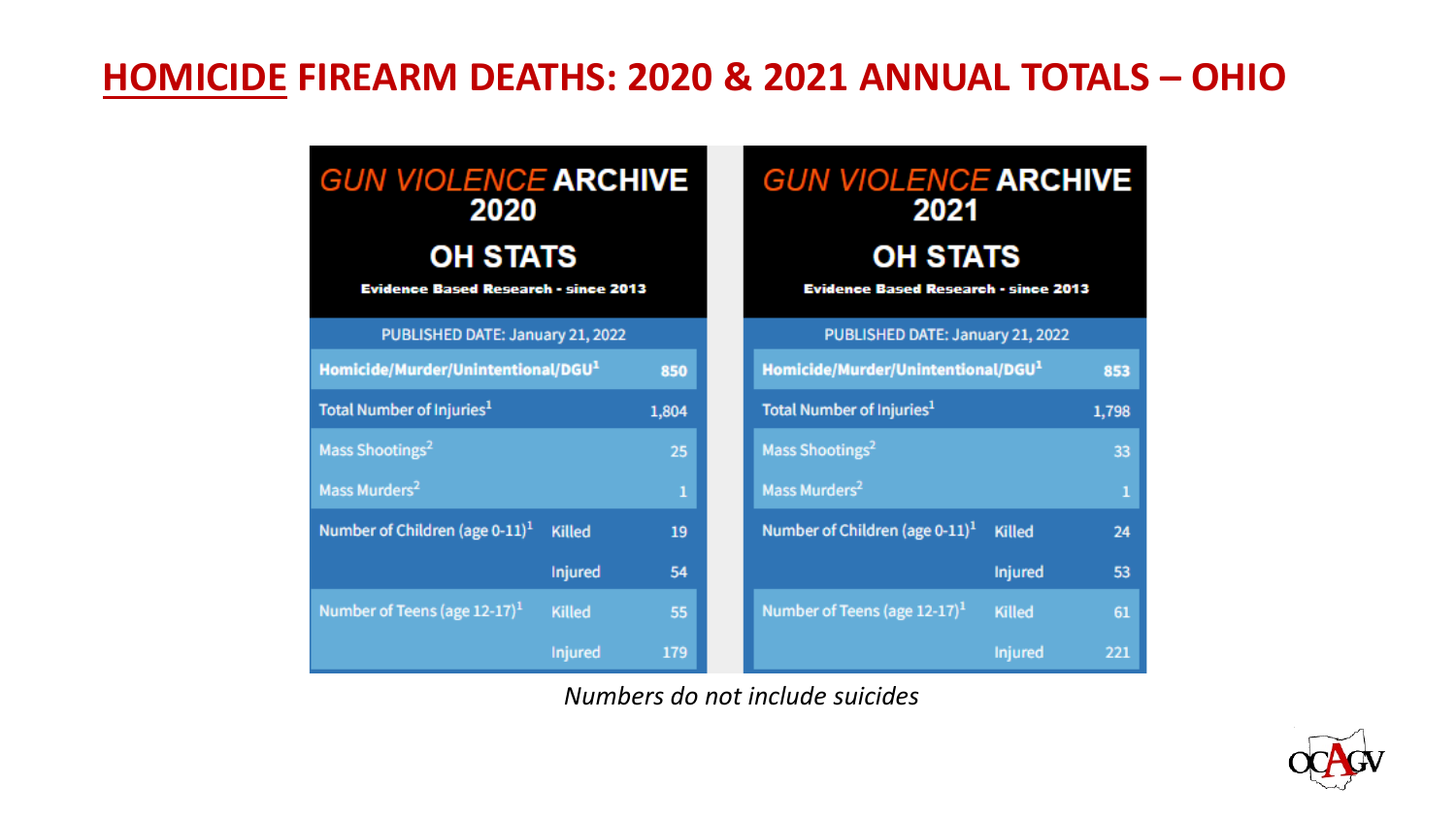# **GUN VIOLENCE IN OHIO, 2021 - 2022**

#### **Ohio Shootings (January – April 2022)**

In the first four months of 2022\*, there have been:

- 230 homicides/unintentional gun deaths
- 469 injuries from a gun
- 23 children (ages 0 to 17) killed
- 60 children injured from a gun

\*Source: [Gun Violence Archive](https://www.gunviolencearchive.org/congress/oh)

*Note: numbers do not include suicides*

*The annual cost of gun violence in Ohio is \$7.3 billion. That averages \$628 a year per Ohio resident.* Source: [Giffords Law Center](https://giffords.org/lawcenter/gun-violence-statistics/)



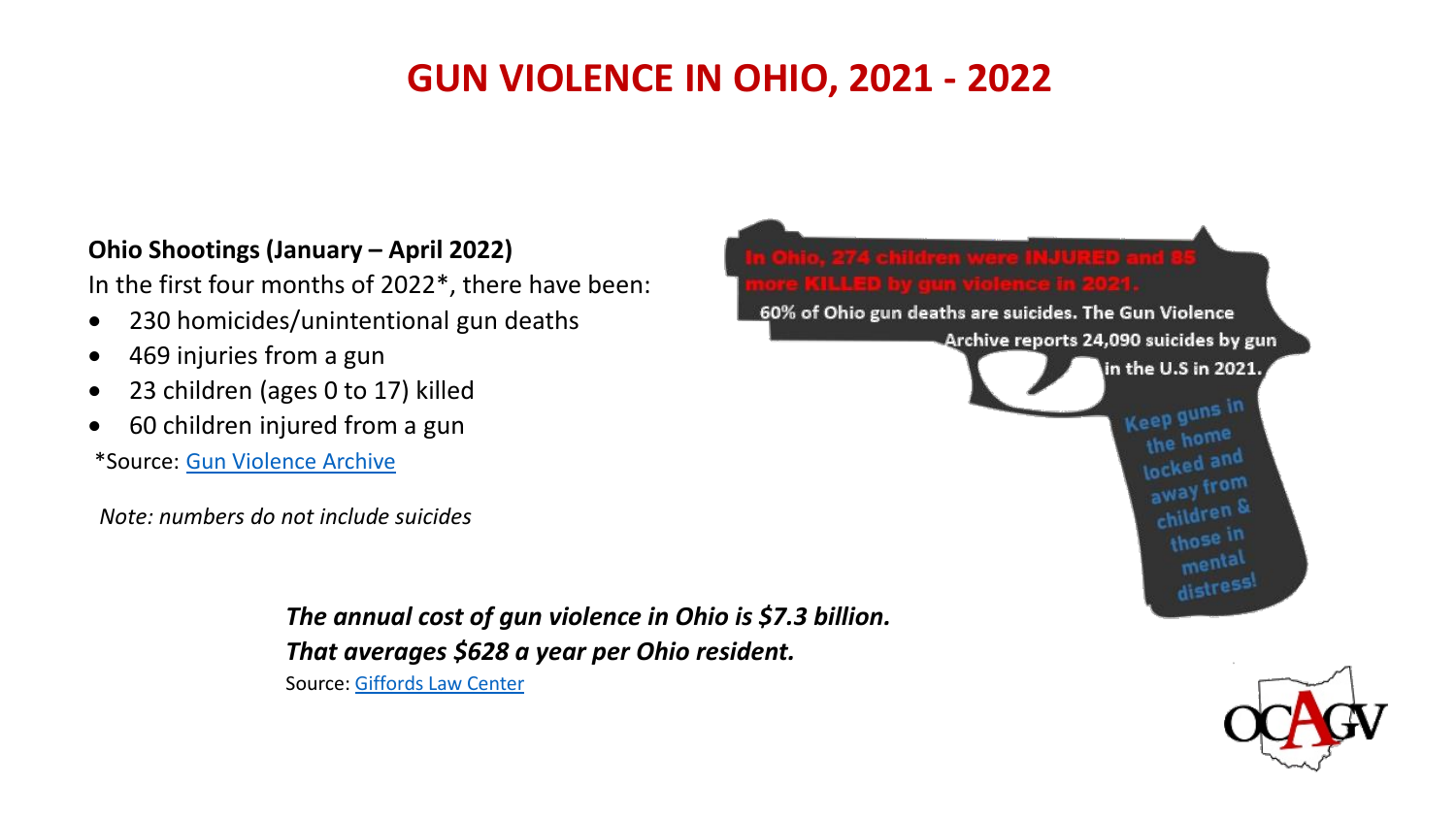### **FIREARM DEATHS: BY RACE: 2019 – OHIO**

#### **All Intent**



#### Homicide



Source: CDC Wisqars [Fatal Injury Data](https://wisqars-viz.cdc.gov:8006/explore-data/explore/selected-years?)





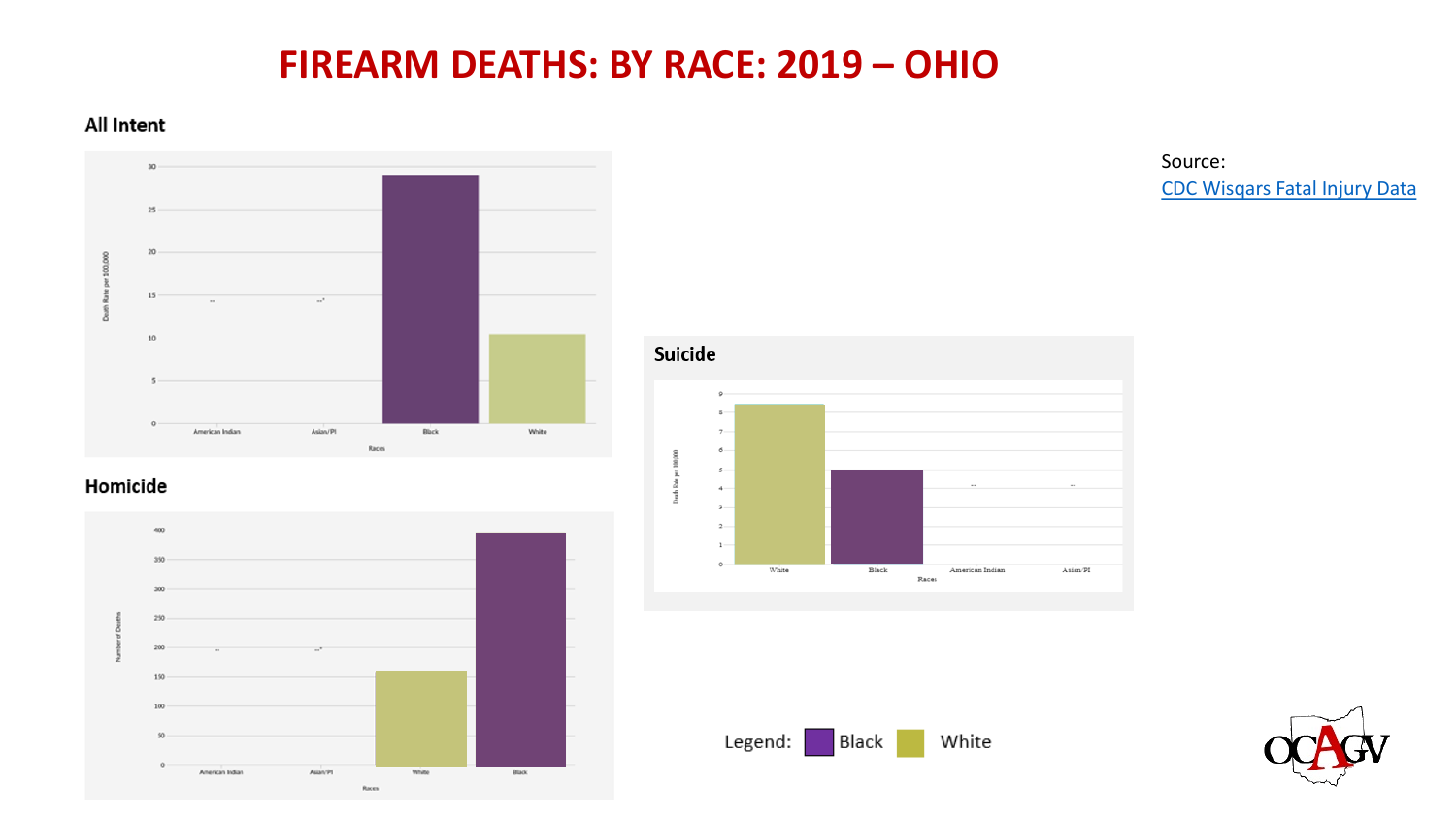# **GUNS AND SUICIDE IN OHIO**

**In Ohio, five people die from suicide every day – and one youth dies from suicide every 33 hours.**  Source: [Ohio Dept. of Health](https://r.search.yahoo.com/_ylt=AwrE1x7QpO1hso0AfVBXNyoA;_ylu=Y29sbwNiZjEEcG9zAzIEdnRpZAMEc2VjA3Ny/RV=2/RE=1642992976/RO=10/RU=https%3a%2f%2fodh.ohio.gov%2fwps%2fwcm%2fconnect%2fgov%2fb9f06188-5026-4695-ae03-06226dc49f22%2fODH%2bNews%2bRelease%2b--%2bOhio%2bSuicide%2bDemographics%2b%2bTrends%2bReport.pdf%3fMOD%3dAJPERES%26CACHEID%3dROOTWORKSPACE.Z18_M1HGGIK0N0JO00QO9DDDDM3000-b9f06188-5026-4695-ae03-06226dc49f22-mVCCixj/RK=2/RS=rmQ_zhDg101dvmH5NpDb8ZUM6D4-)

Reports from the CDC, Ohio Department of Health and others indicate that guns are used more often in suicide than in homicides, and are the most common method of suicide in Ohio and the U.S.

The Violence Policy Center states the following [about suicide and guns:](https://vpc.org/wp-content/uploads/2020/06/suicide-factsheet-2020.pdf) *Guns claimed nearly 40,000 lives in the United States in 2018. Yet unknown to most people is the fact that the most common type of gun death in our nation is suicide, not homicide. Equally unknown, and just as misunderstood, is the fact that the vast majority of suicides are preventable. People who use a gun to kill themselves aren't necessarily more suicidal than those who use other means, they just have the tragic misfortune of having the most lethal means available to them in their time of depression and turmoil.*



Removing lethal means from a vulnerable person, especially a youth, can save a life. [Means Matter,](http://www.hsph.harvard.edu/means-matter) Harvard School of Public Health, shares the following:

- [Access to firearms is a risk factor for suicide.](https://www.hsph.harvard.edu/means-matter/means-matter/risk)
- [Firearms used in youth suicide usually belong to a parent.](https://www.hsph.harvard.edu/means-matter/means-matter/youth-access)

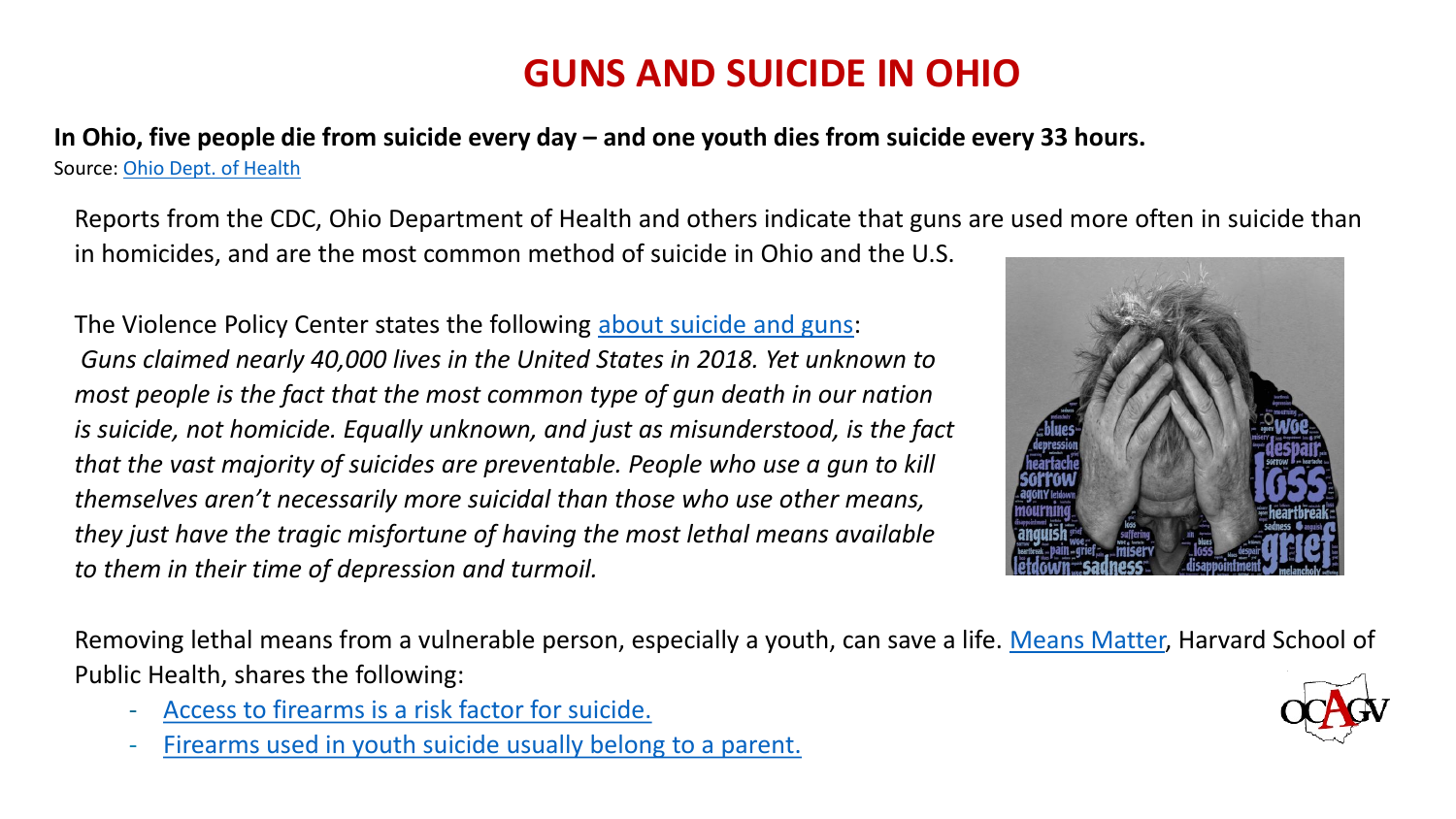

#### Figure 13. Number of Suicide Deaths Among Youth (Ages 10-24) by Sex/Age Group and Month, Ohio, 2019-2021\*

- While female youth suicide deaths fluctuated from month to month during this time period, there were two notable increases among males. From a low in March 2020 to a high in July 2020, male youth suicide deaths increased 189%. This was followed by an overall decrease through November 2020. From November 2020 to March 2021, male youth suicide deaths increased 118%.
- Suicide deaths among males 20-24 years of age increased from February 2020 to a high in July 2020. At 20 deaths reported to date, July 2020 had the highest number of suicide deaths among this demographic. based on mortality data available in the Ohio Public Health Information Warehouse, which dates to 2007.
- Suicide deaths among males 20-24 years of age increased 275% from November 2020 to April 2021.
- At eight deaths reported to date, August 2020 had the highest number of suicide deaths among females 20-24 years of age, based on mortality data available in the Ohio Public Health Information Warehouse, which dates to 2007.

Source:<https://publicapps.odh.ohio.gov/EDW/DataCatalog>

**There are numerous reports indicating that suicide numbers are increasing – as is the use of a firearm in suicide.** 

- From 2007 to 2018, firearm suicides increased 44.8% (from 1,268 to 1,836). [Source: ODH Suicide Demographics and](https://www.google.com/url?sa=t&rct=j&q=&esrc=s&source=web&cd=&ved=2ahUKEwij0saB_Mr1AhX6FTQIHYqXD8oQFnoECAMQAQ&url=https%3A%2F%2Fodh.ohio.gov%2Fwps%2Fwcm%2Fconnect%2Fgov%2Ffef3e5ee-b4c6-4e2e-a0b1-40c68e123f9f%2F2018_Suicide_Fact_Sheet.pdf%3FMOD%3DAJPERES%26CONVERT_TO%3Durl%26CACHEID%3DROOTWORKSPACE.Z18_M1HGGIK0N0JO00QO9DDDDM3000-fef3e5ee-b4c6-4e2e-a0b1-40c68e123f9f-mVCbMqs&usg=AOvVaw0RDGnUPVgLsrMXjkIifz2h)  Trends, Ohio, 2018
- [A study released in 2021 indicates suicide](https://www.webmd.com/children/news/20210614/gun-suicides-are-rising-sharply-among-american-youth)  using a gun spiked 50% among those 15-24 years of age.
- CDC states that [suicide attempts by youth](https://www.nbcnews.com/news/us-news/youth-suicide-attempts-soared-during-pandemic-cdc-report-says-n1270463)  ages 12 to 17 during the Coronavirus pandemic have soared.

<https://suicidepreventionlifeline.org/> National Suicide Prevention Lifeline 1-800-273-8255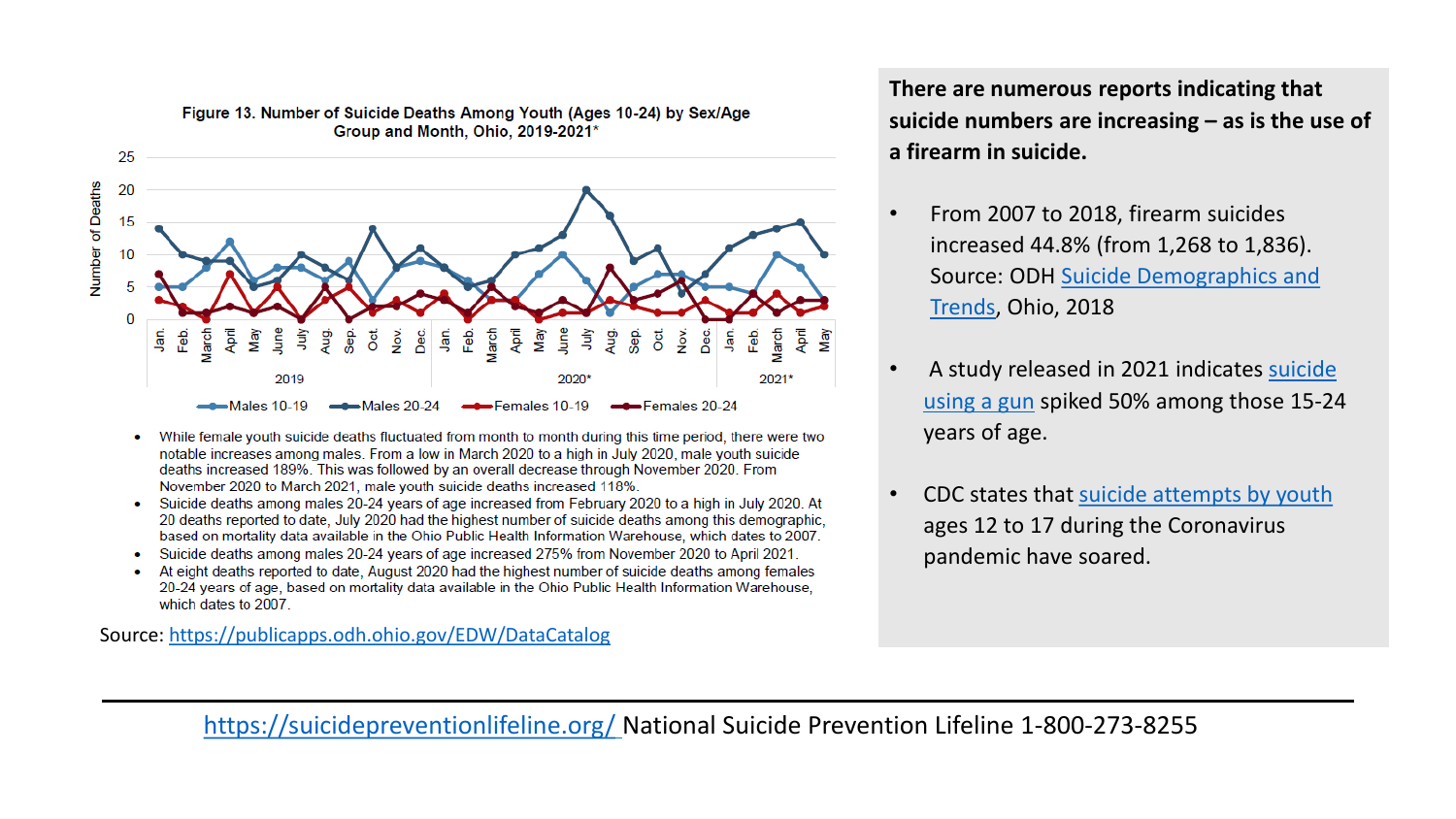# **URBAN GUN VIOLENCE/BLACK VICTIMIZATION**

#### **Statistics on urban gun violence**

- Gun violence has a disproportionate impact on urban communities of color.
- Black men make up less than 7% of Ohio's population, but account for nearly 64% of the state's gun homicide victims.
- In Ohio, black men ages 18–24 are nearly 32 times more likely than white men the same age to be murdered with a gun.

Source: Giffords *[The State of Gun Violence in Ohio](https://giffords.org/wp-content/uploads/2020/01/Giffords-Law-Center-State-of-Gun-Violence-in-Ohio-2020.pdf)*





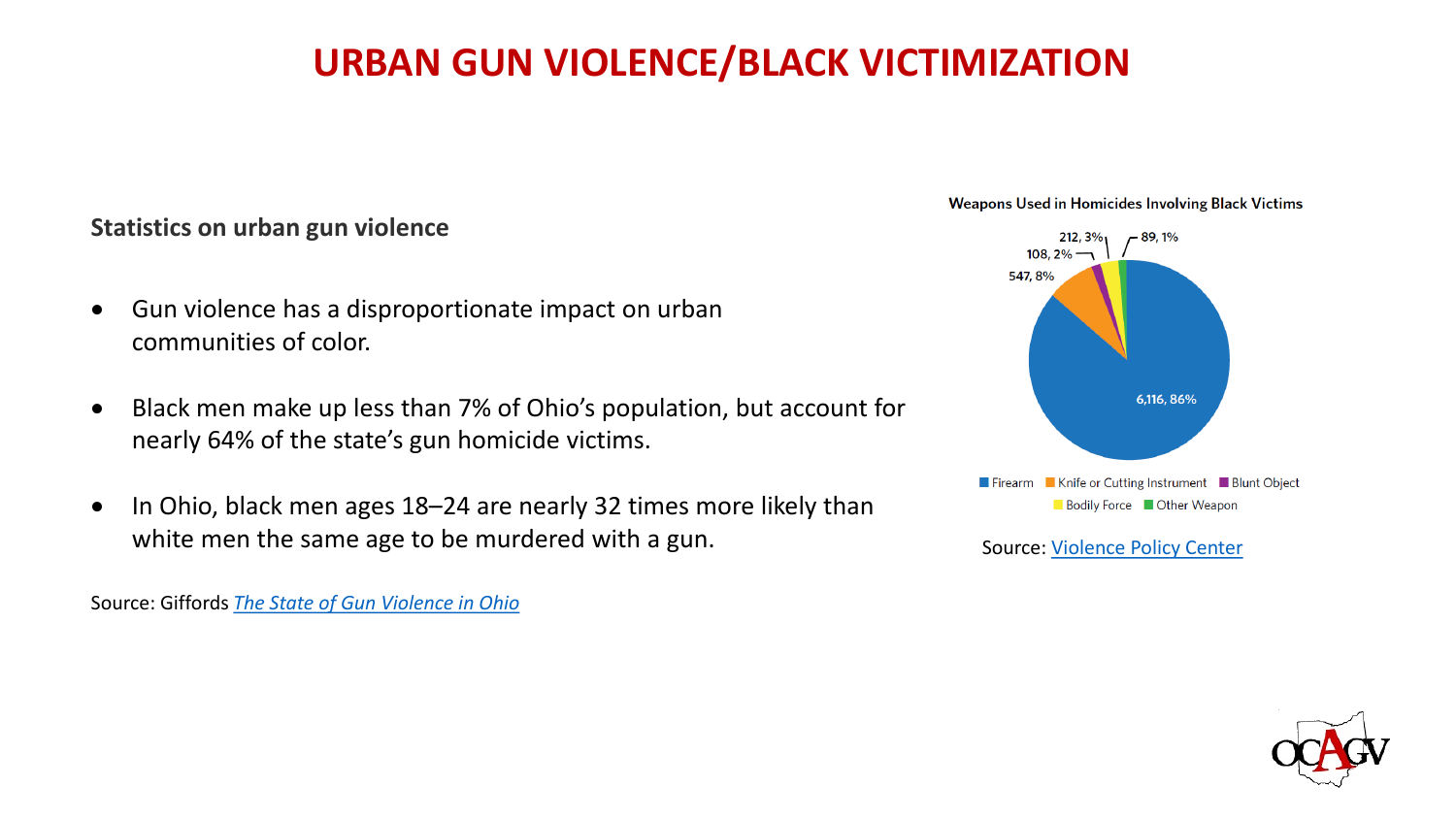### **DOMESTIC VIOLENCE AND GUNS**

- Domestic violence, including intimate partner violence, is **a public health crisis in the U.S.**
- The pandemic is believed to have caused an increase in domestic violence in Ohio, according to a January 2022 [news report](https://www.cleveland19.com/2022/01/21/domestic-violence-cases-rise-ohio-experts-believe-states-gun-laws-blame/). *"Between July 1, 2020, and June 30, 2021, at least 131 people died in domestic violence incidents in Ohio."* Of those deaths, 86% involved a gun.
- A [PBS report a](https://www.pbs.org/newshour/health/domestic-violence-shelters-are-swamped-experts-worry-surging-gun-sales-could-make-things-worse)lso focuses on the increase in domestic violence during the pandemic, stating that females are 1,000% more at risk when the male abuser owns a gun.



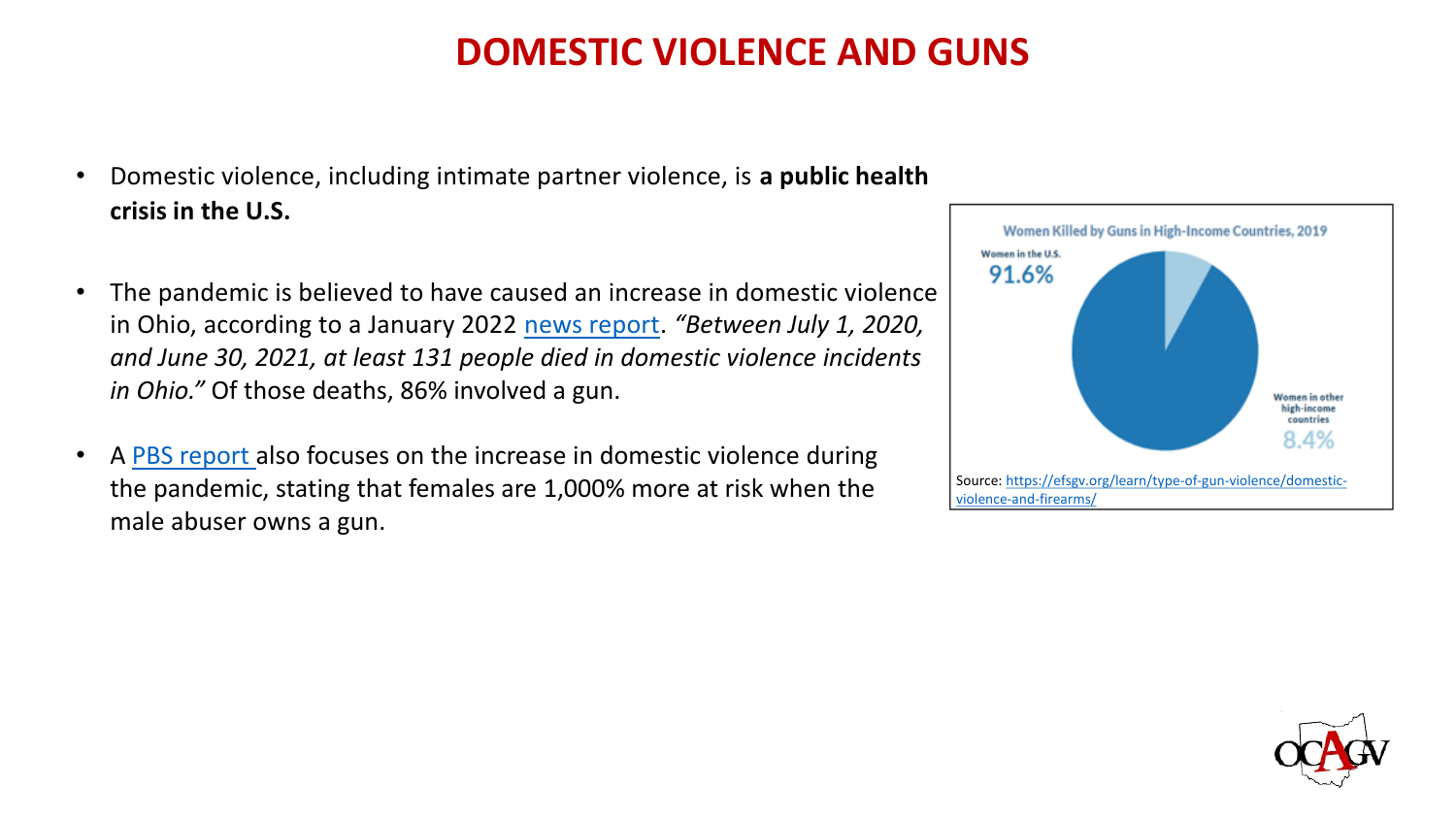#### **CONCEALED CARRY/PERMIT HOLDERS**

**DID YOU KNOW?** Since 2007, 2,240 people have been killed by concealed carry permit holders in the U.S., with 64 being murder-suicide events; these were **not** shootings in self-defense. As of April 2022, **[55 of these deaths](https://concealedcarrykillers.org/ohio/) were in Ohio** – and several of the those killed were children under the age of 5**. OCAGV opposed attempts to give further entitlements to concealed carry and the following bill passed in late 2021 by both the Ohio House and Senate – a bill which gives less protection from gun violence – and was signed into law by Oho Governor DeWine in 2022.**

[SB 215](https://www.legislature.ohio.gov/legislation/legislation-summary?id=GA134-SB-215) Regards Concealed Handgun Licensee Duties

*Concealed carry permit holders are supposed to be the "Good Guys" with guns. In reality, far too many permit holders are a direct threat to public safety.* Source: VPC – [Concealed Carry Killers](https://concealedcarrykillers.org/)